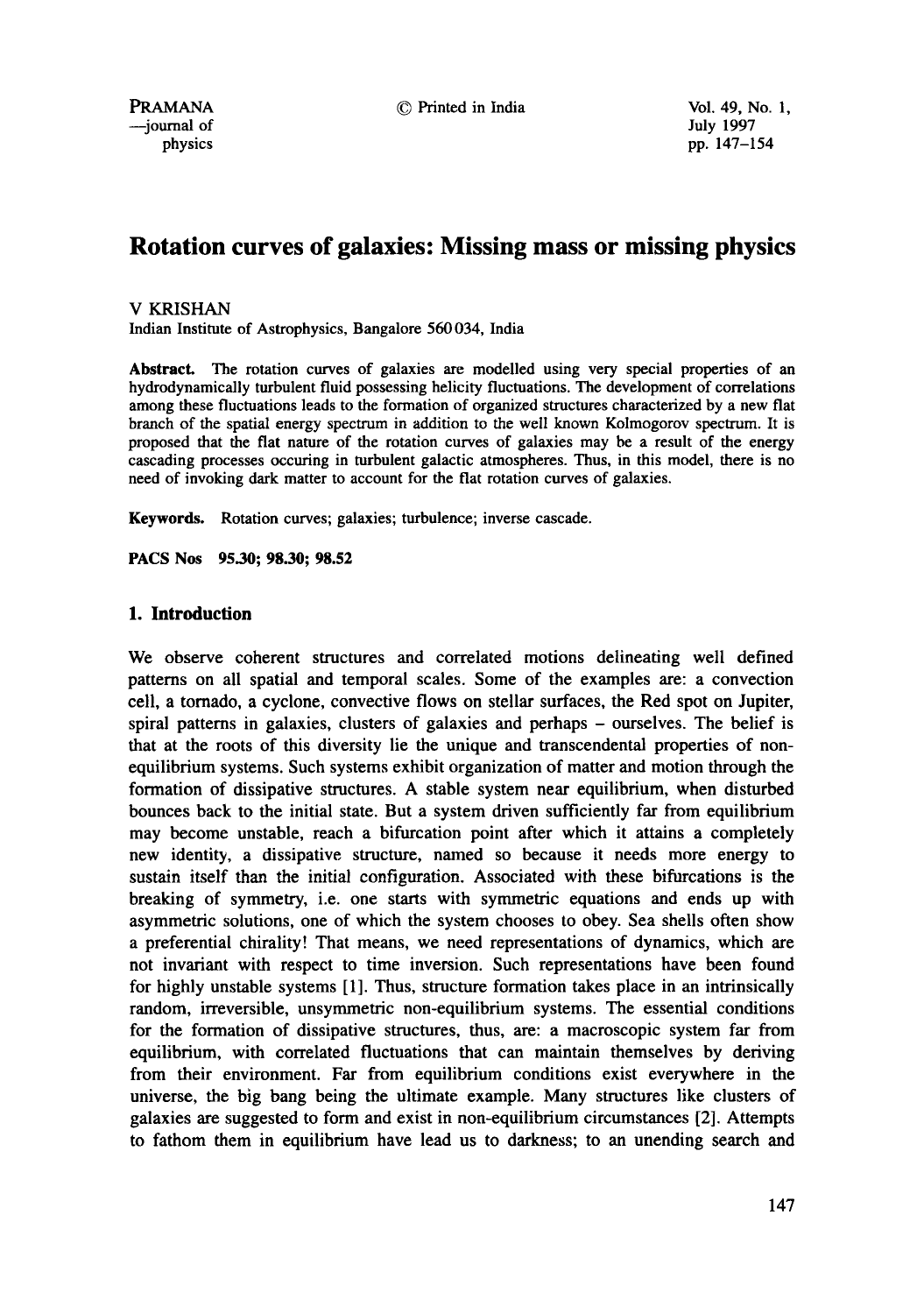an unquenchable need for dark matter! Here, we show that the flat rotation curves of galaxies can be successfully modeled if the recently discovered properties of a turbulent medium are included in addition to the standard gravitational effects [3]. Fluid turbulence is a complex subject. Even a genius like Heisenberg seems to have said that he hoped, before he died, someone would explain quantum mechanics to him, but after he died, he hoped, God, would explain turbulence to him [4]. Simply put, turbulence is a random state of fluid motions on many different spatial and temporal scales exchanging energy among themselves. The spatial and temporal scales are constrained by boundaries, buoyancy and dissipation. The problem of turbulence is addressed in two ways: (i) the Kolmogorov approach in which the statistically stationary states are studied using dimensional arguments and (ii) the Navier-Stokes way, in which, one hopes that the solutions of the Navier-Stokes equations would comply with the predictions of the Kolmogorov approach [5, 6]. Here, we describe the Kolmogorov approach.

#### **2. The Kolmogorov approach**

It is well known that the energy cascades from large spatial scales to small spatial scales in a homogeneous and isotropic three dimensional fluid turbulence and the energy spectrum is given as  $E(K)\alpha K^{-5/3}$ . But, what if the assumptions of homogeneity and isotropy are dropped? In two-dimensional turbulence, the energy

$$
E = \int \frac{1}{2} \rho V^2 d^3 r \tag{1}
$$

and the enstrophy

$$
U = \int (\nabla \times \mathbf{V})^2 d^3 r \tag{2}
$$

are the two quadratic inviscid invariants for vanishing normal component of velocity V i.e. for rigid or periodic boundaries. The Kolmogorovic arguments give energy spectrum in the inertial range, corresponding to the energy invariant as

$$
E(K) \propto K^{-5/3} \tag{3}
$$

and corresponding to the enstrophy invariant as

$$
E(K) \propto K^{-3} \tag{4}
$$

It has been verified by several means that the energy cascades from small scales to large scales according to the spectrum given by equation (4) and from large scales to small scales according to the spectrum given by equation (3). Thus a 2-D system admits an inverse cascade of energy. This is also true for a quasi 2-D system i.e. the one with the vertical component of velocity and spatial scale much smaller than their horizontal components [7, 8]. But the question is: is inverse cascade of energy possible in a 3-D system? Since, the real world is 3-dimensional! The recent developments in 3-D turbulence point to the existence of inverse cascade under well defined conditions. Using

#### *Pramana - J. Phys.,* **Vol. 49, No. 1, July 1997**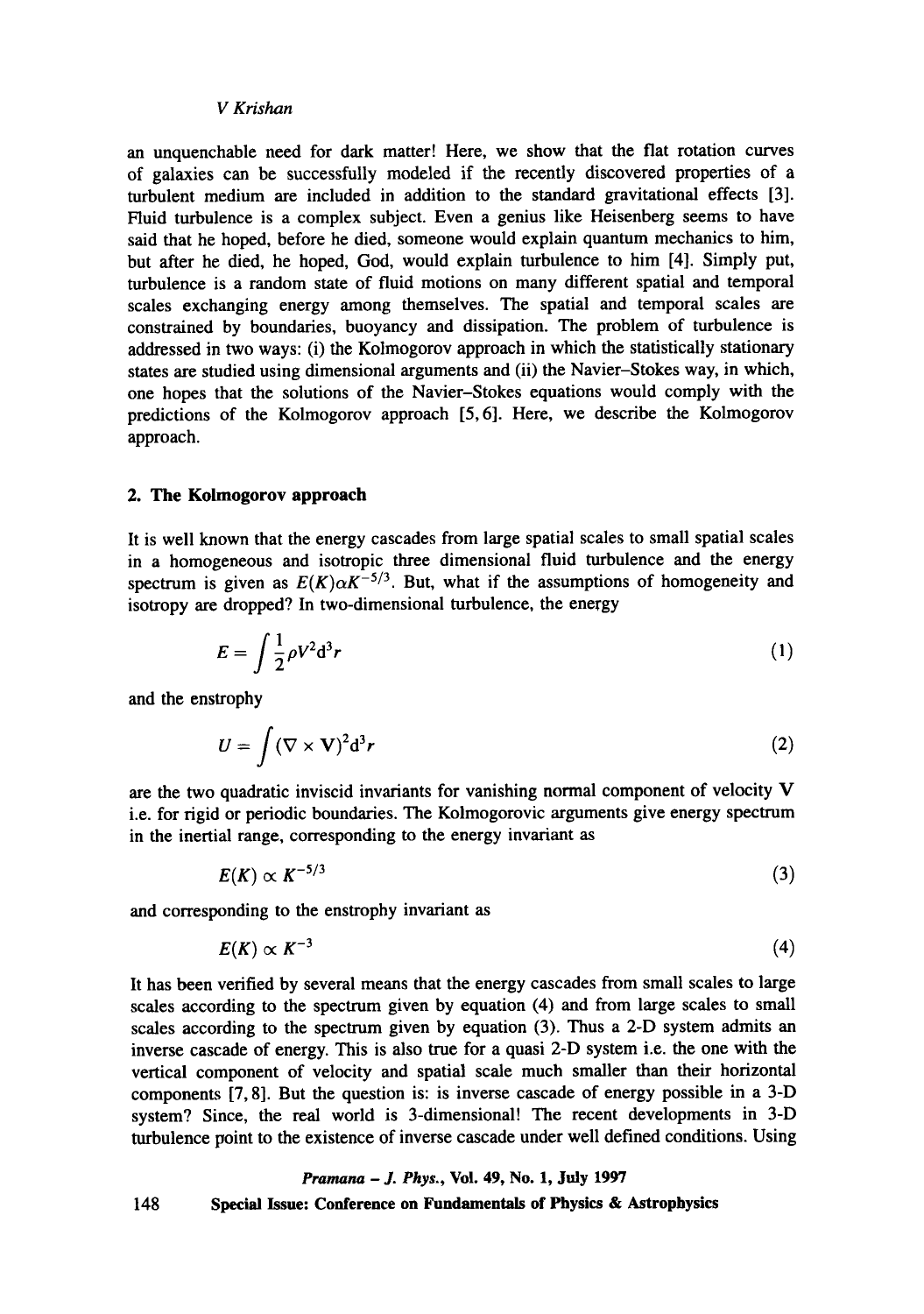the standard fluid equations

$$
\frac{d\mathbf{V}}{dt} = -\frac{1}{\rho} \nabla p + \mathbf{F},
$$
  
\n
$$
\frac{\partial \rho}{\partial t} + \nabla \cdot (\rho \mathbf{V}) = 0,
$$
  
\n
$$
p = p(\rho), \quad \mathbf{F} = -\nabla \varphi,
$$
\n(5)

it can be shown that the system supports another invariant called helicity  $H$  defined as

$$
H(t) = \int \mathbf{V} \cdot (\nabla \times \mathbf{V}) d^3 r \tag{6}
$$

under vanishing normal component of the vorticity  $\vec{\omega} = \nabla \times \mathbf{V}$ . Turbulence with  $H \neq 0$ lacks reflectional symmetry. For a reflectionally symmetric system,  $H = 0$ , but it may happen that the higher moments of helicity distribution are non-zero and affect the statistics of the flow [9]. The moments of helicity distribution are defined as

$$
H_n=\lim_{V_L\to\infty}\frac{1}{V_L}\Sigma_i[h^{(i)}]^n,
$$

where

$$
h^{i} = \int_{V_{i}} (\mathbf{V} \cdot \nabla \times \mathbf{V}) \mathrm{d}^{3} r_{i}
$$
 (7)

and  $V_i$  is a small volume element of the total volume  $V_L$ . For a random distribution,  $H_1 = 0$  but all even moments are finite and in particular  $H_2 \neq 0$  i.e. the fluctuations about the mean have constant variance. Thus, a new invariant  $I$  is defined as

$$
I = \int \langle (\mathbf{V}_1 \cdot \nabla \times \mathbf{V}_1)(\mathbf{V}_2 \cdot \nabla \times \mathbf{V}_2) \rangle d^3 r \simeq A \int E^2(K) dK \tag{8}
$$

which describes helicity-helicity correlations and can be expressed in terms of the energy spectrum  $E(K)$  for a quasi-normal distribution of helicities. Here  $E = \int E(K)dK$  is the total energy density.

In the inertial range for the energy invariant we have

$$
(KV_K)V_K^2=\epsilon=V_0^2\tau,
$$

where K = wavenumber,  $V_0$  = the initial rms velocity on small scales,  $\tau$  = the duration for which this energy is available,  $V_K =$  velocity in Fourier space and  $\epsilon =$  average energy transfer rate per unit mass (ergs  $g^{-1}$  s<sup>-1</sup>). This, combined with  $KE(K) = V_K^2$  yields the well-known Kolmogorov spectrum

$$
E(K) = \epsilon^{2/3} K^{-5/3}.
$$
\n<sup>(9)</sup>

It would be appropriate to comment on  $\epsilon$  here. Kolmogorov (1941) conjectured that in a quasi-steady state there should be a stationary flow of energy in the  $K$  space from the source to the sink. Thus the energy transfer rate per unit mass should be a constant and be equal to the dissipation rate at the sink. Although numerous experiments have confirmed

## *Pramana - J. Phys.,* **Vol. 49, No. 1, July 1997 Special Issue: Conference on Fundamentals of Physics & Astrophysics** 149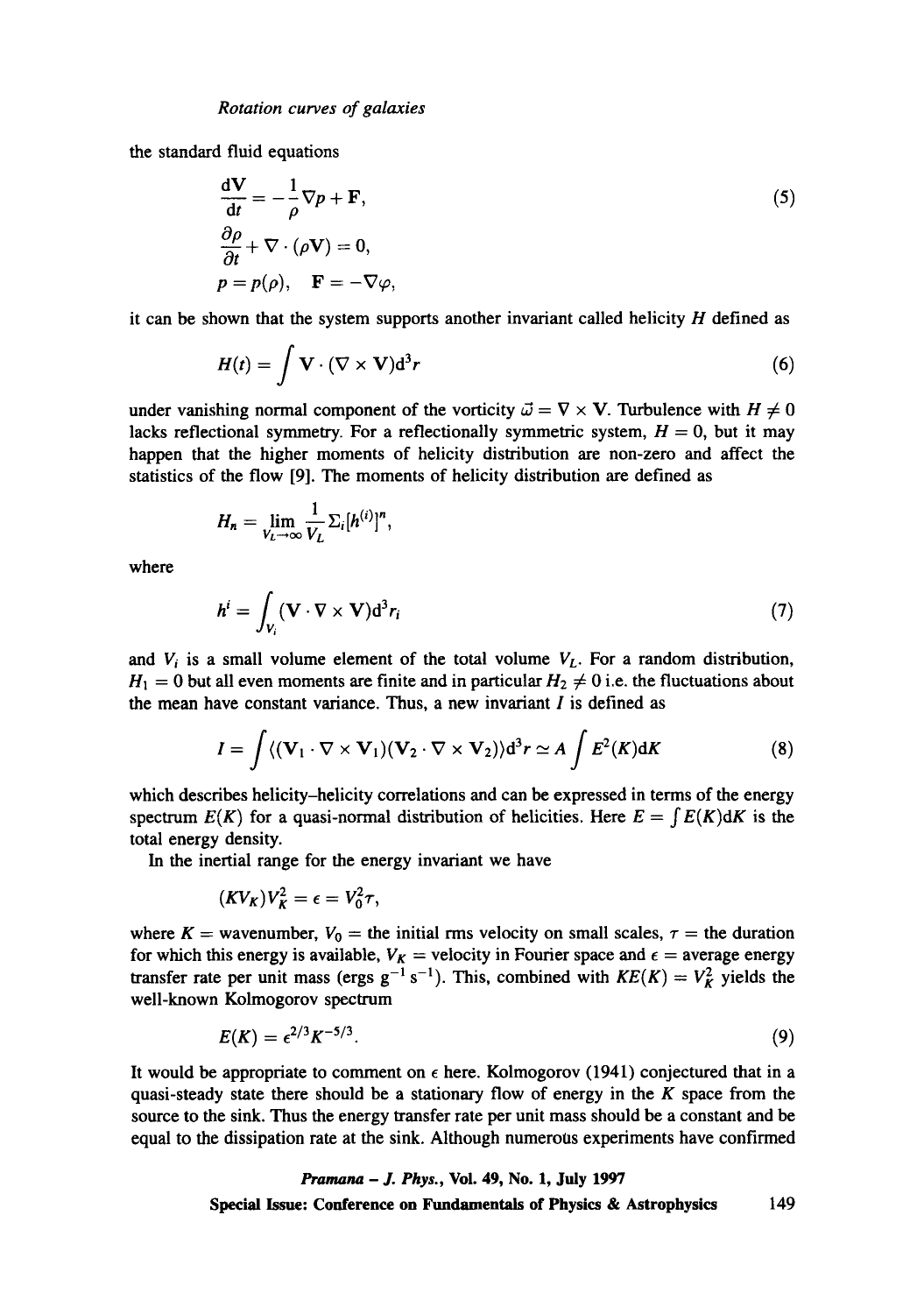that  $\epsilon$  is a strongly fluctuating quantity, surprisingly there is no experimental evidence indicating a deviation from the Kolmogorov spectrum [10].

The value of  $\epsilon$  for the galaxy has been estimated to be of the order of  $8 \times 10^{-3}$ ergs g<sup>-1</sup> s<sup>-1</sup> by considering the various sources (such as supernovae, stellar winds, etc) which contribute to the turbulence energetics. In the same vein  $\tau$  is calculated to be  $3 \times 10^7$  yr [11].

From equation (5), we find total energy  $E = \int E(K)dK$  or

$$
E(l) = \epsilon^{2/3} l^{2/3} \quad \text{(for } K \simeq 1/l\text{)}.
$$

The corresponding velocity field may be described as

$$
V(l) = (l_z \epsilon)^{1/3} (l/l_z)^{1/3} \tag{10}
$$

for some normalizing length,  $l_z$ . Similarly, in the inertial range for the *I*-invariant, we have

$$
(KV_K)[KE^2(K)] = \epsilon' = I_0/\tau,
$$
\n(11)

where  $\epsilon'$  = the average mean square helicity density exchange rate between the scales. Combining this with

$$
KE(K) = V_K^2 \tag{12}
$$

gives

$$
E(K) = (I_0/\tau)^{2/5} K^{-1}.
$$

Or in real space,

$$
E(l) = (I_0/\tau)^{2/5} \ln(l/l_z) \quad \text{for } l > l_z.
$$
 (13)

Here, the normalizing length  $I<sub>z</sub>$  can be used to make the transition from one inertial law (eq. (10)) to the other (eq. (13)). The velocity field in this range is described as

$$
V(l) = \left(\epsilon^2 l_z \tau\right)^{1/5} [\sqrt{\ln(l/l_z)}],\tag{14}
$$

where

$$
I_0=V_0^4\,l_z
$$

which follows from eqs (11) and (12).

## **3. Modeling of rotation curves**

The issue of the flat rotation curves of galaxies and the need for dark matter is described very precisely in figure 1 [12]. The flat nature of the orbital motion in galaxies is accounted through the relationship  $(mV^2)/2 = GMm/R$  by assuming that  $M \propto R$  and therefore velocity  $V =$  constant. Since the mass  $M \propto R$  has no luminosity associated with it, it is known as dark matter. We present an alternative explanation of a flat rotation curve, by resorting to some properties of turbulence described in the previous section.

#### *Pranmna - J. Phys.,* **Voi. 49, No. 1, July 1997**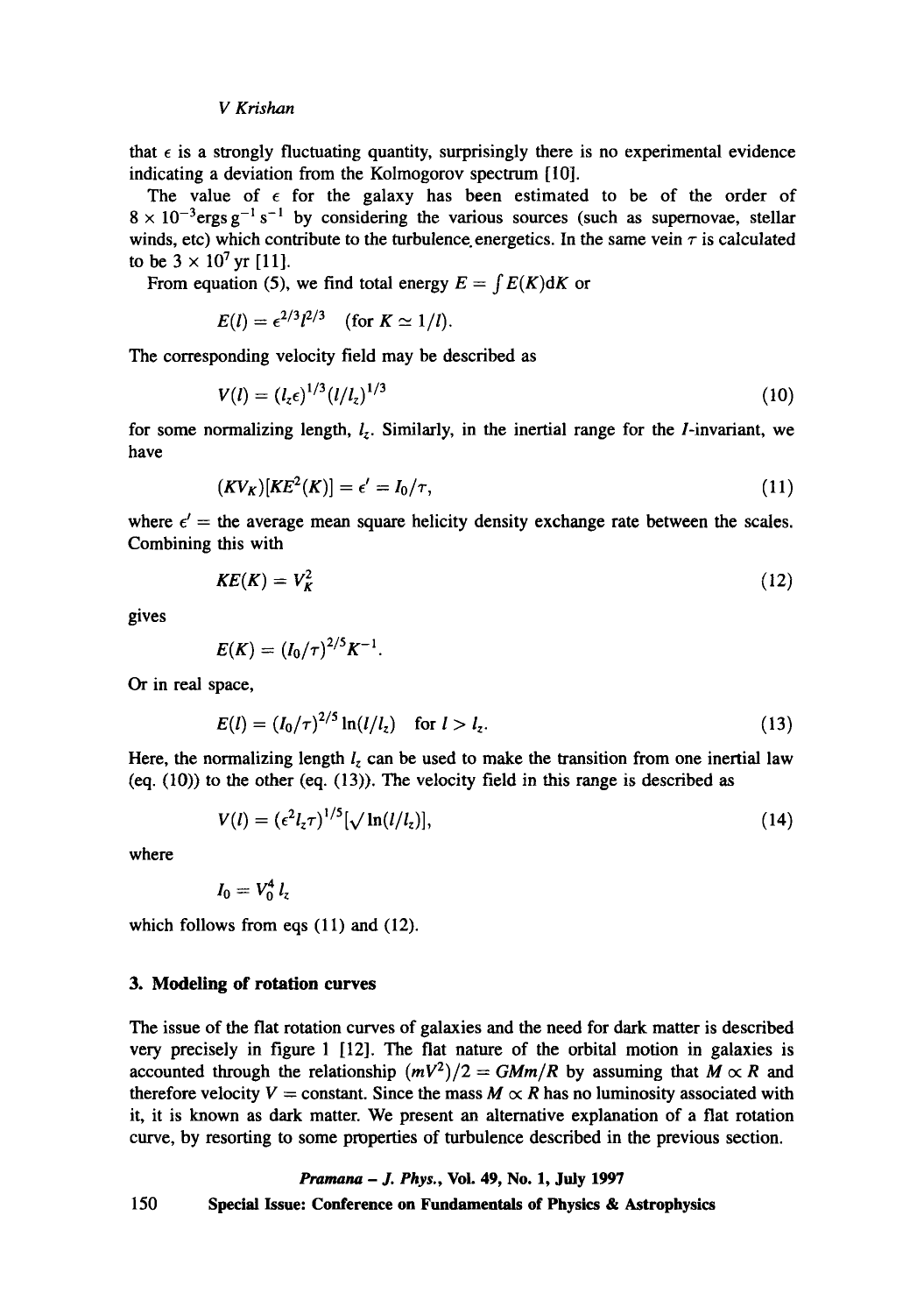

Figure 1. The case for dark matter in spiral galaxies. Top: The orbital velocities of the planets (dots) decrease with distance from the Sun exacdy as predicted by Newtonian gravitation (line), assuming a system dominated by one solar mass at its center. Bottom: The cosmos is not as well behaved on galactic scales. Here a graph of orbital velocity versus radius has been computed for NGC 3198, a spiral galaxy in Ursa Major, assuming that the distribution of light serves as a good indicator of the distribution of mass. The failure of the observed velocities (dots) to match the predicted ones is striking and points to an unseen component of dark matter in the galaxy. Courtesy the author.

The complete energy spectrum in a helically turbulent medium derived in Krishan [8] and Krishan and Sivaram [13] is reproduced here in figure 2. We have modeled the rotation curves of 21 galaxies observed by Amram *et al* [14], using the Kolmogorov

> *Pramana - J. Phys., Vol. 49, No. 1, July 1997* Special Issue: Conference on Fundamentals **of Physics & Astrophysics** 151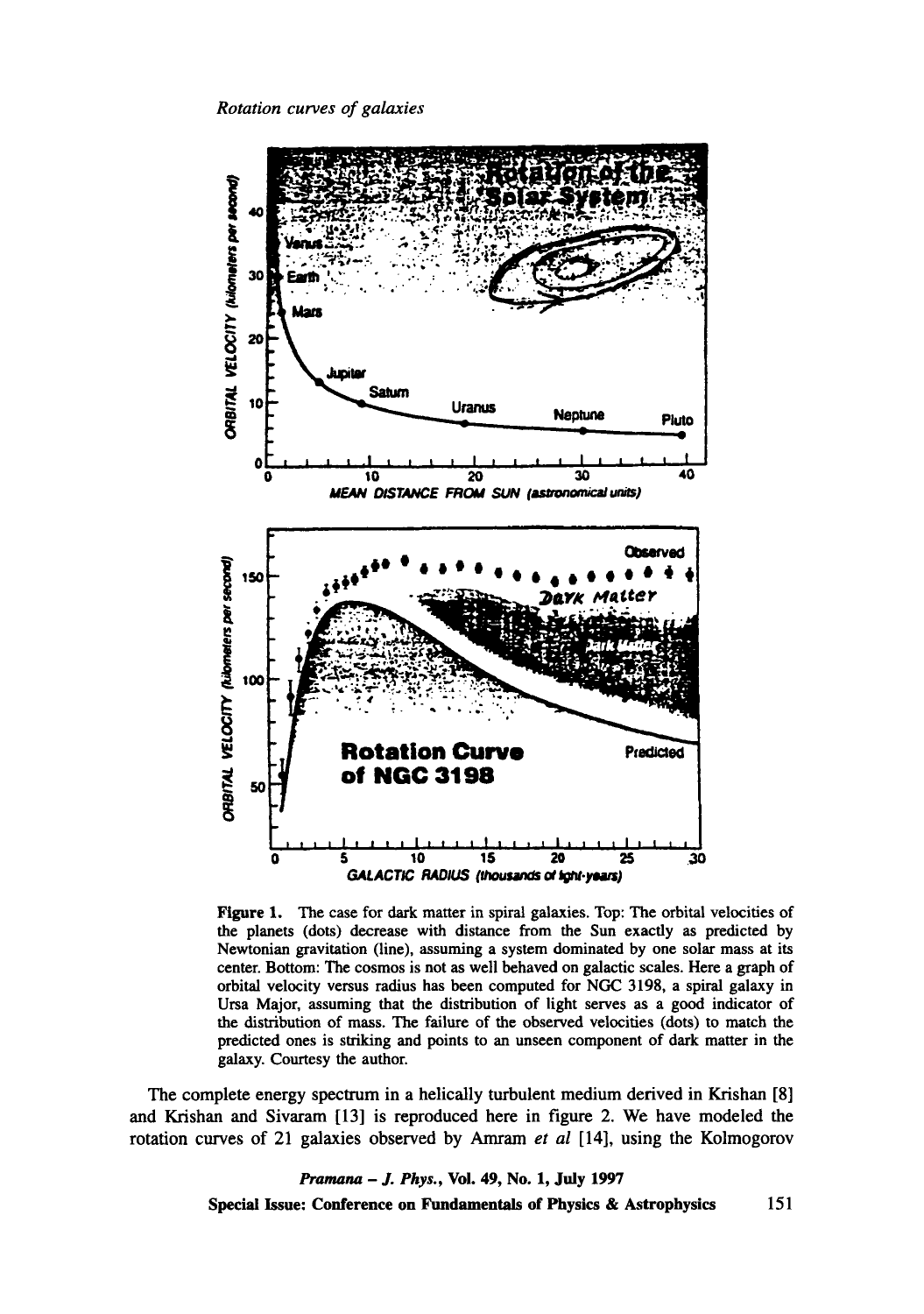

Figure 2. Turbulent energy spectrum.  $I_z$ , normalizing length;  $I_c$ , break due to Coriolis force [15].

branch  $[V(l) \propto l^{1/3}]$  and the flat branch  $[V(l) \propto \sqrt{\ln l}]$ . We propose a law of velocities which is of the type

$$
V(l) = Al + Bl^{1/3}
$$
 (15)

in the inner, i.e.,  $l \leq l_z$ , and

$$
V(l) = Cl^{-1/2} + D\sqrt{\ln(l/l_z)}
$$
\n(16)

in the outer regions, i.e.,  $l \ge l_z$  of a galaxy, where A, B, C and D are the coefficients to be determined from the fits, with the observed velocity fields.

The first terms on the right-hand side of eqs (15) and (16) correspond to rigid rotation and gravity, respectively; therefore

 $A = \omega$ ,

the angular velocity of a galaxy, and

$$
C=\sqrt{GM},
$$

where  $G$  is the universal gravitational constant, refers to the mass of a galaxy. The second terms on the right-hand side of eqs (15) and (16) are due to the turbulence cascading so that

$$
B=\epsilon^{1/3}
$$

and

$$
D=(\epsilon^2 l_z \tau)^{1/5}.
$$

By a judicious choice of  $l_z$  we can estimate  $V_0, \tau, \epsilon, \omega$ , and mass M of a galaxy. Some of the modeled rotation curves are shown in figure 3.

Our model gives typical values of the various quantities as

$$
V_0 \approx 100 \,\mathrm{km\,s}^{-1},
$$
  

$$
\tau \approx 10^7 \,\mathrm{yr},
$$

*Pramana - J. Phys.,* Vol. 49, No. 1, July 1997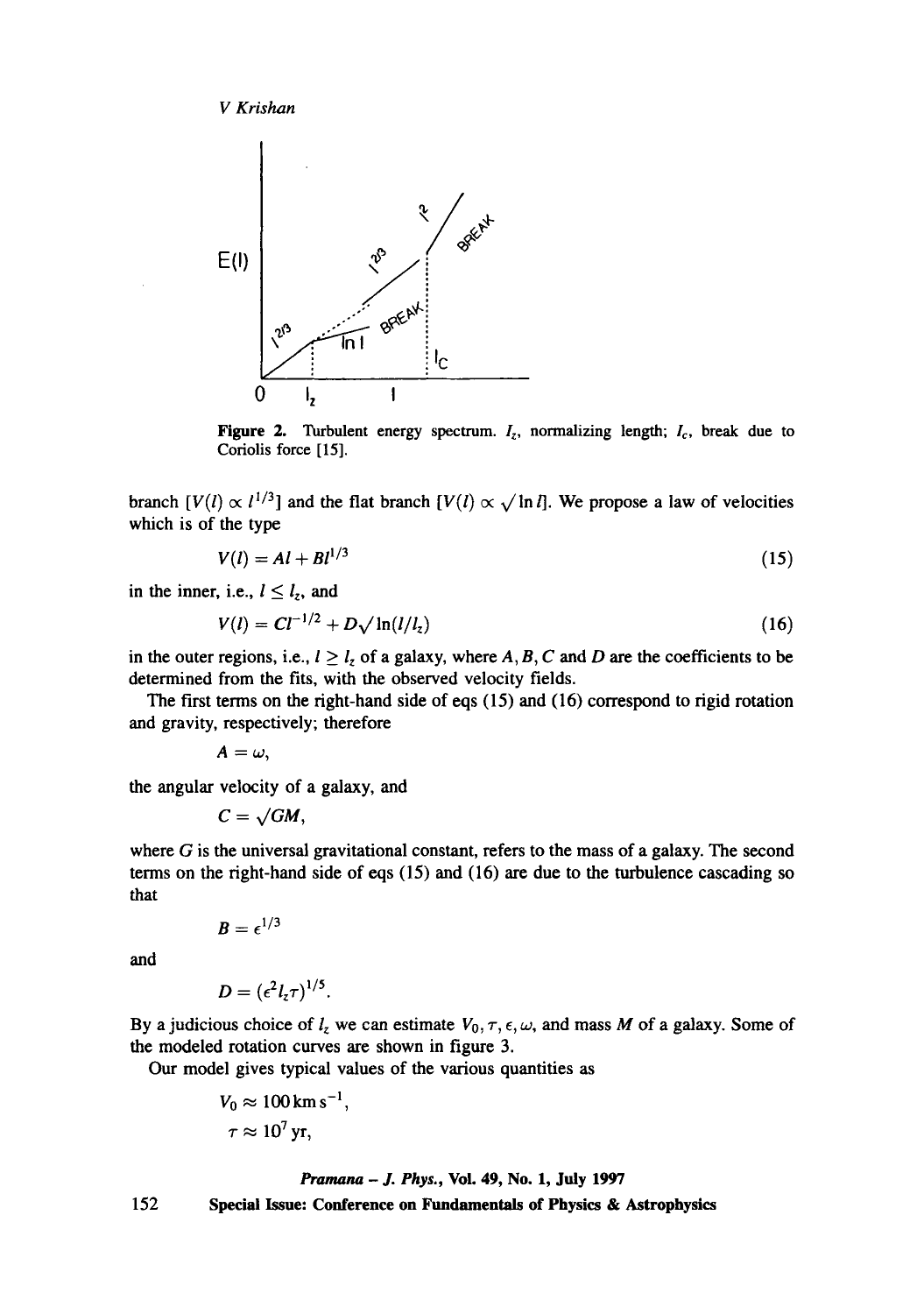*Rotation curves of galaxies* 





$$
\epsilon \approx 10^{-2} \,\text{ergs}\,\text{g}^{-1}\,\text{s}^{-1},
$$

$$
\omega \approx 10^{-16}\,\text{s}^{-1},
$$

$$
\text{Mass} \approx 10^{10}\,\text{M}_{\odot}.
$$

One must note that we did not have to choose any abnormal values of  $l_2$  for obtaining the **best fits and it lies in the range 2-10kpc. This tells us that on scales smaller than** *Iz, the*  turbulence is isotropic and on the scales equal to and large than  $l<sub>z</sub>$  the turbulence becomes **more and more anisotropic facilitating the inverse cascade of energy.** 

> *Pramana - J. Phys.,* **Vol. 49, No. 1, July 1997 Special Issue: Conference on Fundamentals of Physics & Astrophysics** 153